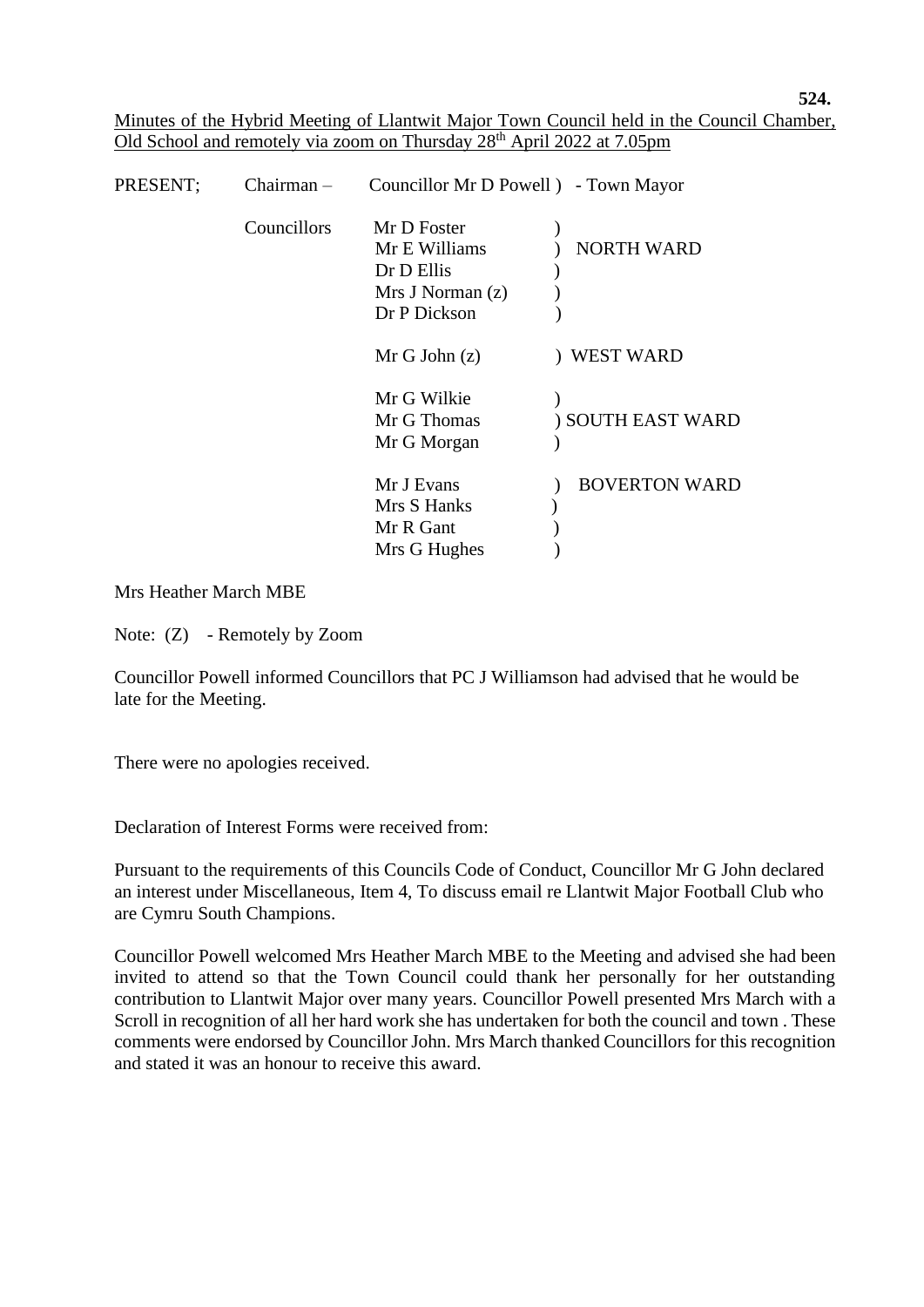# **862. MINUTES**

# **Full Town Council Meeting held 31st March 2022**

The minutes of the Full Town Council Meeting held on the 31<sup>st</sup> March 2022, had previously been circulated to Council Members. It was stated that under Present the wording 'Councillor P Dickson advised he would have to vacate the Meeting early due to a prior commitment' should be removed.

**RESOLVED:** That subject to the above amendments the minutes of the Full Town Council Meeting held on 31<sup>st</sup> March 2022 be adopted and accepted as a true record.

#### **Matters Arising**

There were no matters arising.

# **Allotment Sub-Committee Meeting held 29 th March 2022**

The minutes of the Allotment Sub-Committee Meeting held on 29<sup>th</sup> March 2022, had previously been circulated to Council Members.

**RESOLVED:** That the minutes of the Allotment Sub-Committee Meeting held on 29<sup>th</sup> March 2022 be accepted as a true record and all recommendations be actioned by the Town Clerk.

#### **Matters Arising**

The were no matters arising.

#### **Footpath Forum Meeting held 4 th April 2022**

The minutes of the Footpath Forum Meeting held on 4<sup>th</sup> April 2022, had previously been circulated to Council Members. It was stated that under Apologies Councillor R Gant should be added onto the report.

**RESOLVED:** That subject to the above amendments the minutes of the Footpath Forum Meeting held on 4<sup>th</sup> April 2022 be accepted as a true record and all recommendations be actioned by the Town Clerk.

# **Matters Arising**

The were no matters arising

#### **Planning Meeting held 5 th April 2022**

The minutes of the Planning Meeting held on  $5<sup>th</sup>$  April 2022, had previously been circulated to Council Members.

**RESOLVED:** That the minutes of the Planning Meeting held on 5<sup>th</sup> April 2022 be accepted as a true record and all recommendations be actioned by the Town Clerk.

#### **Matters Arising**

The were no matters arising

#### **Fairtrade Forum Meeting held 7 th April 2022**

The minutes of the Fairtrade Forum Meeting held on  $7<sup>th</sup>$  April 2022, had previously been circulated to Council Members.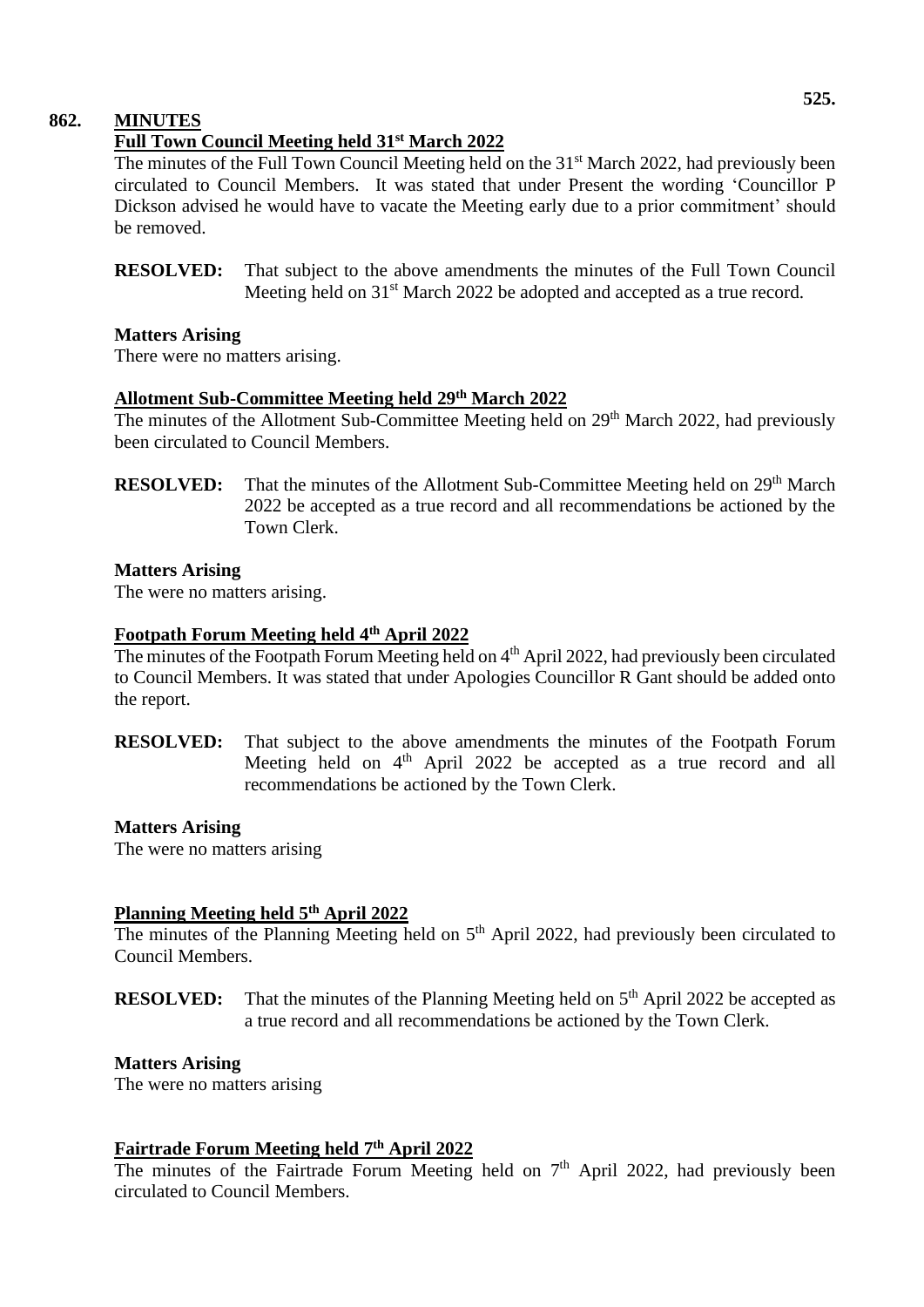**RESOLVED:** That the minutes of the Fairtrade Forum Meeting held on  $7<sup>th</sup>$  April 2022 be accepted as a true record and all recommendations be actioned by the Town Clerk.

#### **Matters Arising**

The were no matters arising

#### **Platinum Jubilee Committee Meeting held 11th April 2022**

The minutes of the Platinum Jubilee Committee Meeting held on 11<sup>th</sup> April 2022, had previously been circulated to Council Members.

**RESOLVED:** That the minutes of the Platinum Jubilee Committee Meeting held on 11<sup>th</sup> April 2022 be accepted as a true record and all recommendations be actioned by the Town Clerk.

#### **Matters Arising**

The were no matters arising.

#### **863. PUBLIC QUESTION TIME**

**To receive any questions from members of the public in accordance with Standing Orders and Town Council Public Question Time Protocol** No members of the public attended the Meeting.

#### **864. SIGNING OF MINUTES**

# **Signing of Minutes of Previous Meeting**

Councillors noted that the Town Mayor would sign the minutes when next in the Town Council office.

#### **865. TOWN MAYOR**

#### **Town Mayors events attended 1st April 2022 to 30th April 2022**

Councillors had previously been circulated with the Town Mayor events attended 1<sup>st</sup> April 2022 to 30 th April 2022. Councillor Powell stated he had attended a very enjoyable evening at the Llantwit Major Chamber Music Festival. Councillor Thomas said he had been to the Glamorgan Music Schools concert and was impressed by the talent and professionalism of the children that performed at the event. Noted.

#### **Questions to the Town Mayor**

There were no questions to the Town Mayor.

# **866. YOUTH COUNCIL**

 **Youth Activity Progress** No Youth Council representative was present.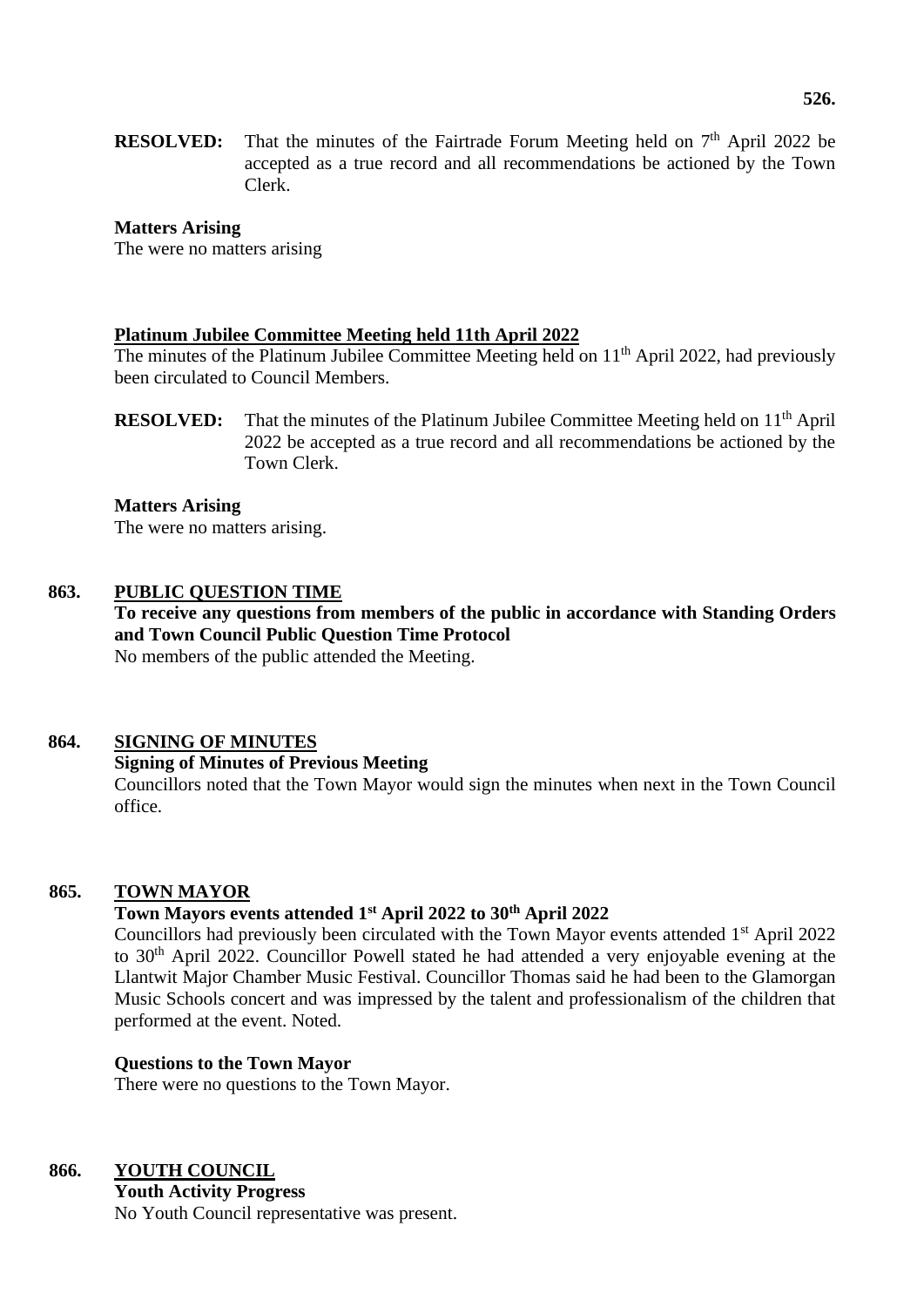# **867. COUNCIL MEETINGS**

### **Meetings for Month of May 2022**

Councillors had previously been circulated with Meetings for the Month of May 2022. Noted.

# **868. PROCEDURAL MATTERS**

# **Members Announcements**

# **Report from Town Clerk**

The Town Clerk reported that the new fencing along the Recreation Field, bordering Illtyd Avenue would be erected week commencing  $6<sup>th</sup>$  June 2022. Letters would be sent to residents of Illtyd Avenue backing onto the fence, in the next few weeks, advising them of the commencement date of the works.

The Town Clerk informed Councillors that the memorial benches had been fitted outside the Cenotaph and the exterior lighting at the front of the Town Hall Building would be installed the  $17^{\text{th}}$  /  $18^{\text{th}}$  May 2022.

She informed Councillors that a large pole (believe to have been erected by the Vale of Glamorgan Council for a 360-degree CCTV camera) had been installed in Lorna Hughes Park. Further details re the pole (which was installed without Town Council permission) will be bought to next month's Full Town Council Meeting.

#### **Action Tracker**

Councillors had previously been circulated with an up to-date Action Tracker. Noted.

#### **To discuss Draft Annual Report**

Councillors had previously been circulated with the Draft Annual Report. Councillors were informed to email any changes required to the Deputy Town Clerk. Noted.

# **To discuss email re Friends of Glamorgan Heritage Coast**

Councillors had previously been circulated with an email dated 19<sup>th</sup> April 2022 from the Friends of Glamorgan Heritage Coast detailing the next meeting to be held on 15<sup>th</sup> May 2022.

**RESOLVED**: That Councillor Powell and Councillor Dr Dickson be the representatives that are given permission to attend the Meeting of the Friends of Glamorgan Heritage Coast on 15<sup>th</sup> May 2022 on behalf of Llantwit Major Town Council.

#### **To note MAR appointment for Wick and Marcross School**

Councillors had previously been circulated with an email dated 7th April 2022 detailing the MAR appointment of Councillor Partridge of St Donats Community Council for Wick and Marcross School. Noted.

# **869. FINANCE**

#### **Bank Reconciliation for period 1st March 2022 to 31st March 2022**

Councillors had previously been circulated with a copy of the Bank Reconciliation for period 1<sup>st</sup> March 2022 to 31<sup>st</sup> March 2022. Noted.

# **Bank Reconciliation for period 1st January 2022 to 31st March 2022**

Councillors had previously been circulated with a copy of the Bank Reconciliation for period 1st January 2022 to 31<sup>st</sup> March 2022. Noted.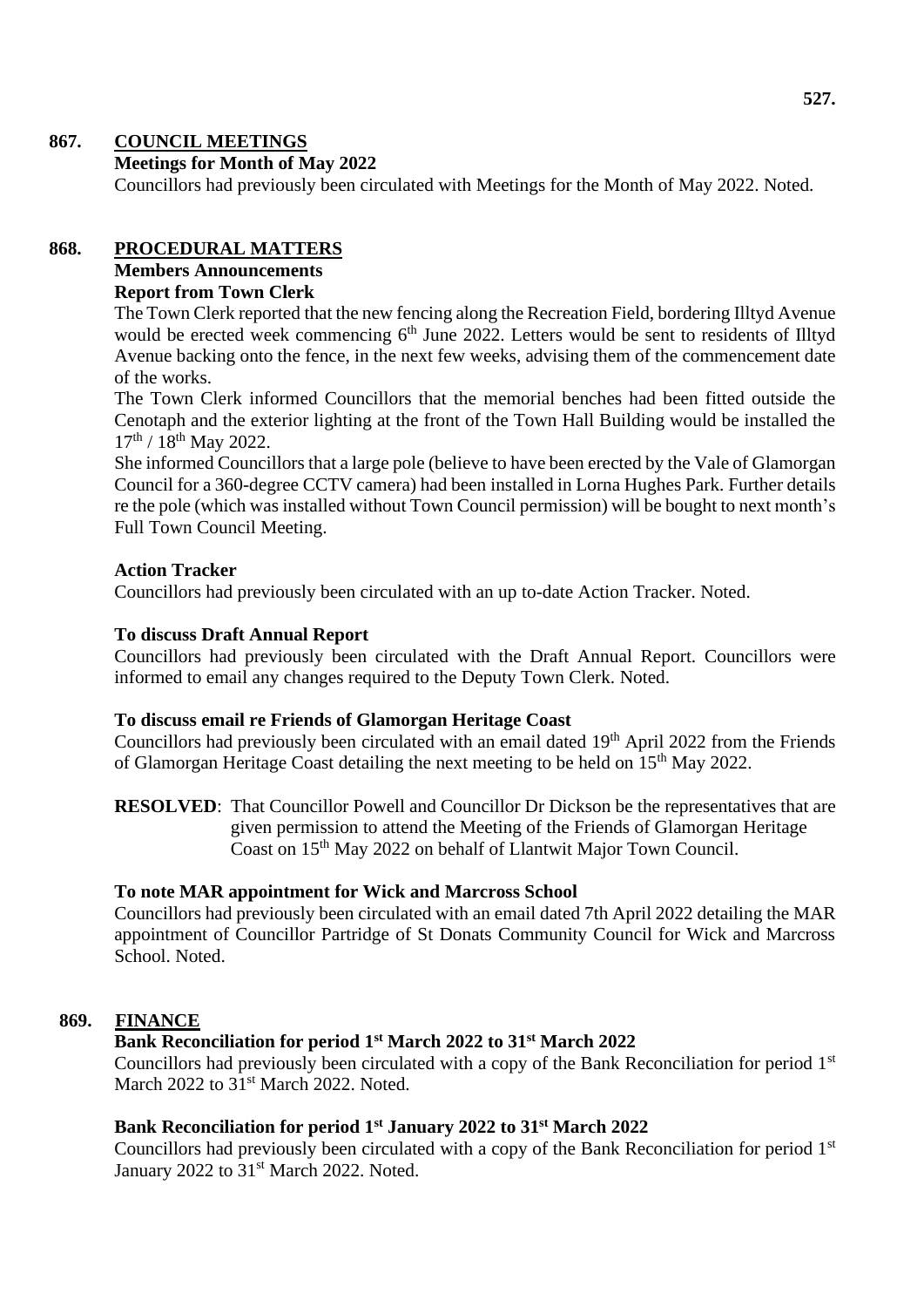# **Bank Reconciliation for period 1st April 2021 to 31st March 2022**

Councillors had previously been circulated with a copy of the Bank Reconciliation for period 1st April 2021 to 31<sup>st</sup> March 2022. Noted.

# **Income for the period 26th March 2022 to 14th April 2022**

Councillors had previously been circulated with a copy of the Income for the period  $26<sup>th</sup>$  March 2022 to  $14<sup>th</sup>$  April 2022. Noted.

#### **Expenditure for the period 26th March 2022 to 14th April 2022**

Councillors had previously been circulated with a copy of the Expenditure for the period 26th March 2022 to  $14<sup>th</sup>$  April 2022. Noted.

# **To discuss Final Payment Due Statement from Kingfisher Developments (Wales) Ltd reference Llantwit Major Sports Pavilion**

Councillors had previously been circulated with the Final Payment Due Statement dated 21<sup>st</sup> March 2022 from Kingfishers Developments (Wales) Ltd reference Llantwit Major Sports Pavilion. Councillor Foster updated Councillors on the final statement figures.

 **RESOLVED**: That permission is given to pay Kingfishers Developments (Wales) Ltd the sum of £10,276.69 in final payment for the extension to Llantwit Major Sports Pavilion

#### **To discuss Statement of Accounts and Reserves Statement 1st April 2021**

Councillors had previously been circulated with the Statement of Accounts and Reserves Statement 1<sup>st</sup> April 2021. Noted.

#### **To note payment to Councillors for 2021/22**

Councillors had previously been circulated with the payment to Councillors for 2021/22. Noted.

# **To note Town Mayors Expenses and Fundraising for 2021/22**

Councillors had previously been circulated with Town Mayors Expenses and Fundraising for 2021/22. The Town Mayor thanked Councillors for their support and donations had already been given to some local youth organisations. Councillors wished it formally noted the Councils appreciation of Councillor Powell for all his hard work during a very difficult year. He had managed to achieve an immense amount in very difficult circumstances. Noted.

# **870. DEVELOPMENT**

# **To note Planning Application decisions by the Vale of Glamorgan Councils**

Councillors had previously been circulated with a copy of the Vale of Glamorgan Councils Planning Application decisions. Noted.

# **871. CEMETERY**

The following Burial matters were noted.

1. Burial of cremated remains Maria Lavinia Reegen (reopen plot) Hk6 on 5<sup>th</sup> April 2022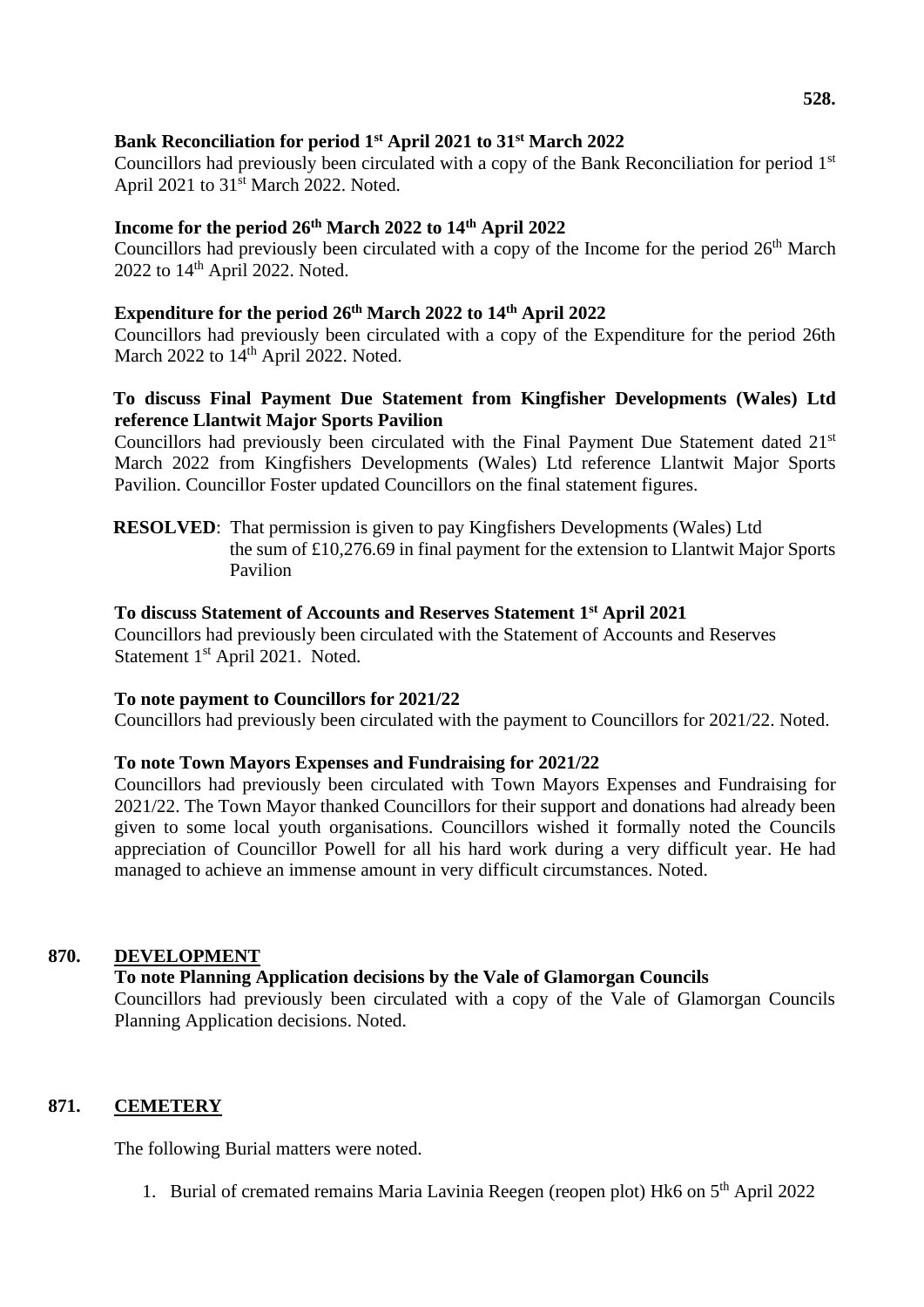- 2. Burial of cremated remains Cheryl Morgan (new plot) Md9 on 7<sup>th</sup> April 2022
- 3. Burial of cremated remains Michael John Smith (reopen plot) Hh8 on 8<sup>th</sup> April 2022
- 4. Burial of cremated remains Patricia Anderson (re-open plot) A107 on 14<sup>th</sup> April 2022

**RESOLVED:** That approval be granted for the Exclusive Right of Burial Certificate to be issued and sealed on behalf of the Town Council in respect of matter 2.

# **872. TOWN HALL**

# **To discuss the request to fly the Ukrainian flag**

Councillors had previously been circulated with an email dated  $3<sup>rd</sup>$  April 2022 to fly the Ukrainian Flag from the Town Hall. Councillors discussed the Flag Policy reference the flying of the Union Jack and Welsh Flag. Councillor Dr Ellis stated that many organisations around the country are flying the Ukrainian Flag in support of Ukraine. Councillor Dr Dickson further endorsed his support re this matter. Councillor Mrs Hank suggested that a Ukrainian Flag was purchased and flown at the side of the building where additional flag poles are situated. She also stated that when the external lighting is installed at the front of the Town Hall building at the end of May 2022 the illuminated lighting colours could be blue and yellows showing the Councils additional support to Ukraine. Councillor Wilkie confirmed that 25 refugee families were being hosted in Llantwit Major and he was sure they would appreciate seeing their home flag flying at the Town Hall.

**RESOLVED:** That permission be granted to purchase a Ukrainian Flag to be flown on the side of the Town Hall Building with immediate effect.

#### Further

**RESOLVED:** That once the external lighting is installed outside the front of the Town Hall that the colours to illuminate the front of the building be blue and yellow to show the Councils support to Ukraine.

**To discuss request to hire Town hall on a weekly basis for the Ukrainian refugees** Councillors had previously been circulated with an email dated 18th April 2022 re a request to hire the Town hall on a weekly basis for the Ukrainian refugees. Councillors discussed the hire of the Town Hall and a minimal hiring fee to cover cleaning and insurance cover.

# **873. VALE OF GLAMORGAN COUNCIL**

# **To note plans for the redevelopment of Windmill Lane Play Area**

Councillors had previously been circulated with plans dated  $13<sup>th</sup>$  April 2022 for the redevelopment of Windmill Lane Play Area. Noted.

# **To discuss Employment Land and Premises Needs Study**

Councillors had previously been circulated with a letter re Employment Land and Premises Needs Study. Noted.

**RESOLVED:** That permission be granted to hire the Town Hall on a weekly basis for the Ukrainian refugees. The Town Clerk given authority to set a minimal hiring fee to cover cleaning and insurance cover.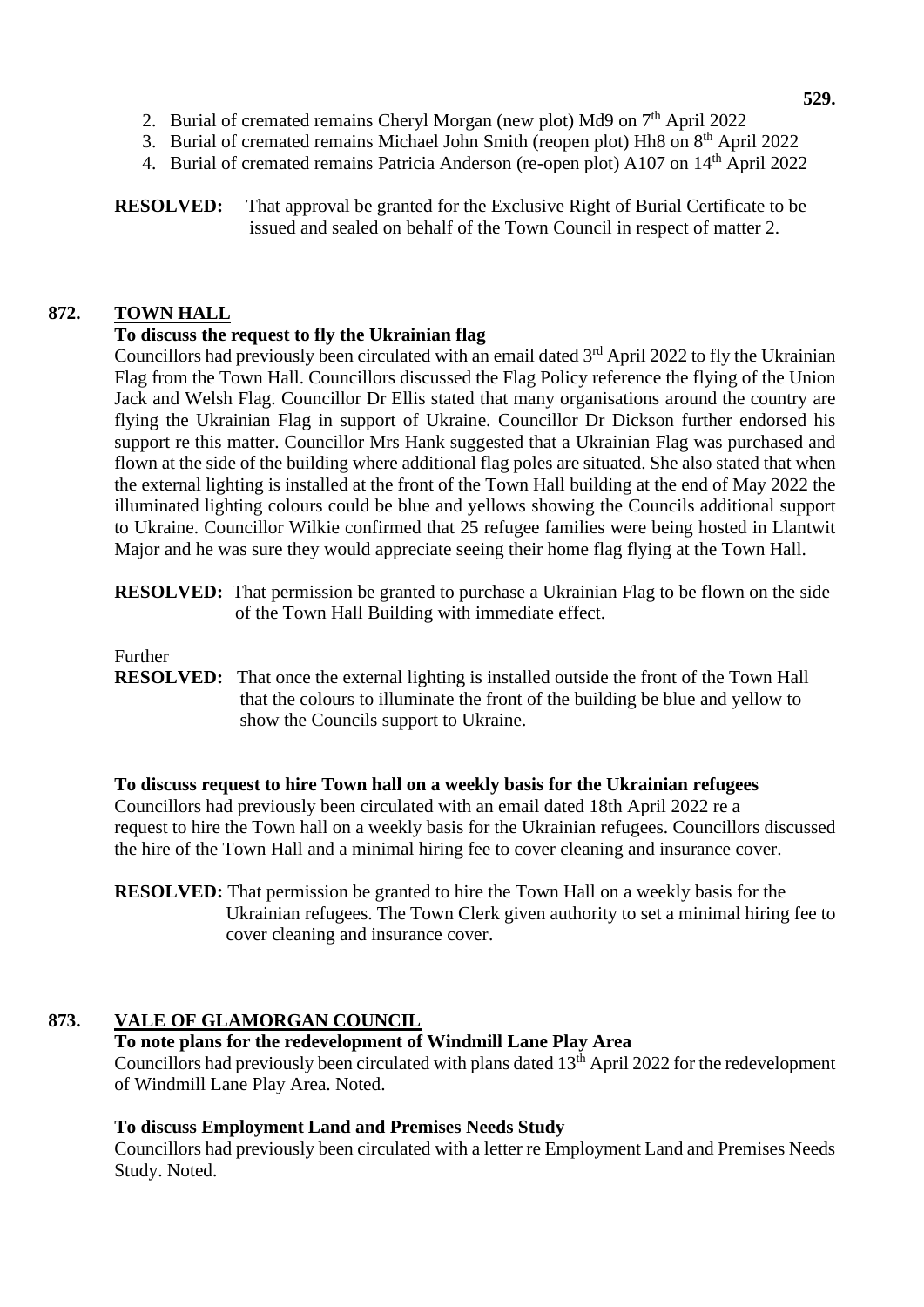#### **To discuss Town Centre Events planned for 2022**

Councillors had previously been circulated with an email dated 31<sup>st</sup> March 2022 re Town Centre Events planned for 2022. Councillors discussed further 2021 events and proposed 2022 events. Councillor Mrs Norman queried where the fully utilised Kitchen that was purchased by the Vale of Glamorgan Council for the Community was, as this would be excellent to use for events.

**RESOLVED**: That an email be sent to the Events Committee to query if the Kitchen was still stored with them and available for use.

#### Further

**RESOLVED:** That Councillors pass any ideas for events to our newly appointed Community Engagement Administrator that will then liaise with Nia Hollins, Principal Tourism and Marketing Office re further support available.

# **874. WELSH GOVERNMENT**

**To note Preparation and Publication of Statutory Financial Accounts for 2021-22** Councillors had previously been circulated with a letter dated  $6<sup>th</sup>$  April 2021-22 re the Preparation and Publication of Statutory Financial Accounts for 2021-22. Noted.

# **875. MISCELLANEOUS**

#### **To discuss email re Skate Park at Llantwit Major Beach**

Councillors had previously circulated with an email from a resident dated 19<sup>th</sup> April 2022 re trying to apply for grant funding for a skate park at Llantwit Major Beach.

**RESOLVED:** That an email be sent to the residents advising them to contact Mr David Knevett of the Vale of Glamorgan Council re advice on funding streams etc for progressing a skate park at Llantwit Major Beach.

# **To discuss email re lighting column outside 'Big Sams' along Boverton Road**

Councillors had previously been circulated with an email dated  $11<sup>th</sup>$  April 2022 re the lighting column outside 'Big Sams' along Boverton Road. The Town Clerk informed Councillors that following the Boverton Road Regeneration Project the ownership of the lighting column along this part of Boverton Road was the responsibility of each individual landowner. Councillors further discussed this matter.

**RESOLVED:** That an email be sent to the correspondent stating that the Town Council would not take over the ownership and utility costs of the lighting column outside 'Big Sams' along Boverton Road.

#### **To note newly appointed CPR Defib Manager One Voice Wales**

Councillors had previously been circulated with an email dated 13<sup>th</sup> April 2022 detailing the newly appointed CPR Defib Manager One Voice Wales. The Town Clerk confirmed that Mr P Hill would be attending the Platinum Jubilee Celebrations to do a demonstration of CPR techniques. Noted.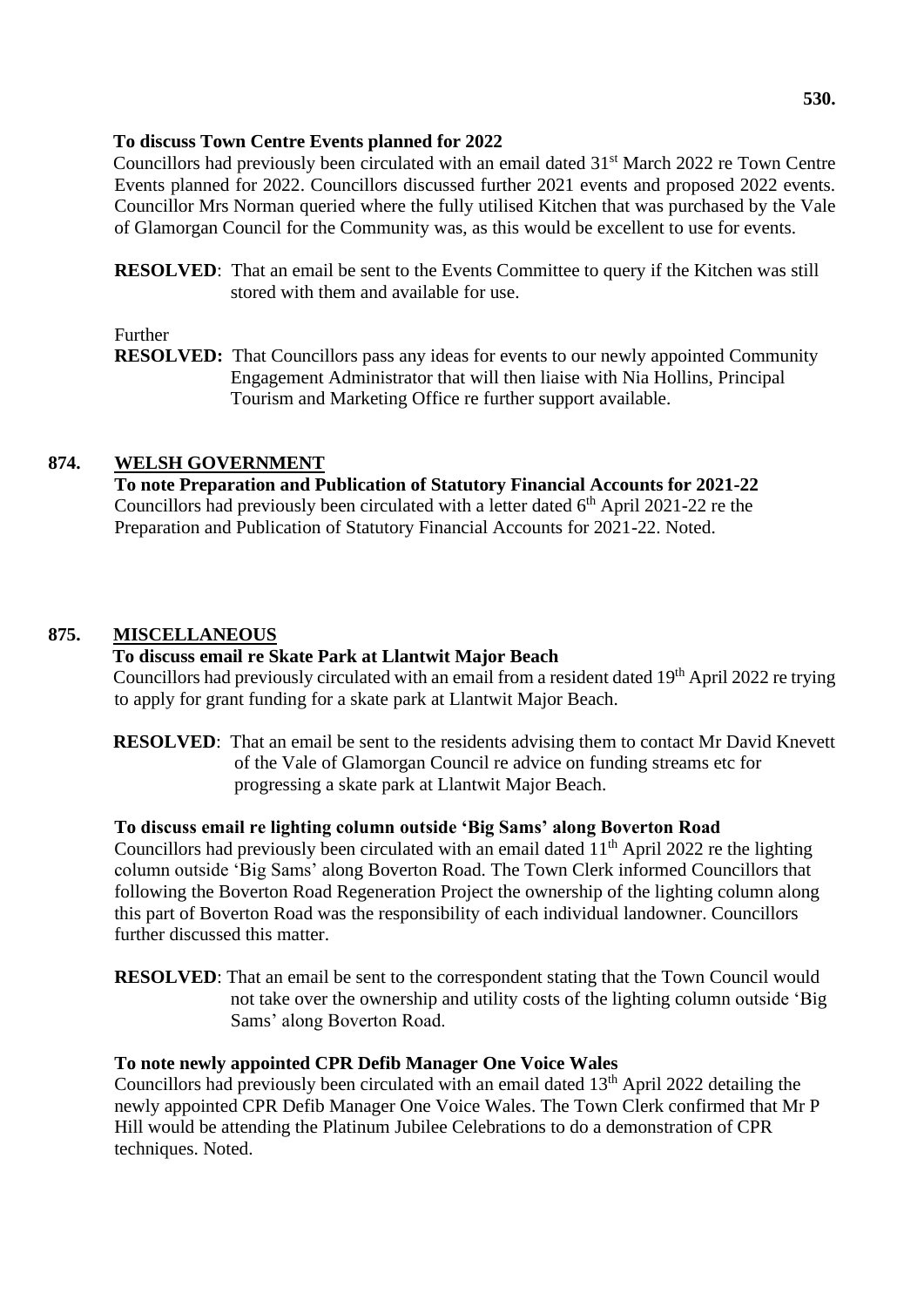### **To discuss email re Llantwit Major Football Club who are Cymru South champions** Councillor G John declared an interest.

Councillors had previously been circulated with an email dated 19th April 2022 re Llantwit Major Football Club who are Cymru South champions 2022. Councillors agreed what a great achievement this was and discussed further how the Town Council could support the Football Club in the future.

**RESOLVED:** That a letter of congratulations be sent to Llantwit Major Football Club Council on being champions of Cymru South Division**.**

# Further

**RESOLVED:** That when the new Council is elected a letter be written to the Football Club asking if they would like to meet with the new Town Council to discuss how they could help the Football Club in the future.

# **To note filming by Littledoor Company between 1st May to 27th May 2022**

Councillors had previously been circulated with a Notice re filming in Llantwit Major by Littledoor Company between 1st May to 27<sup>th</sup> May 2022. Noted.

#### **To discuss email reference environment climate change committee**

Councillors had previously been circulated with an email dated 21<sup>st</sup> April 2022 reference environment climate change Committee. The Town Clerk informed Councillors that she had met with Tom Bowring of the Vale of Glamorgan Council to look at how the Town Council could move forward with Project Zero. Councillors noted that advice and guidance was needed from Vale of Glamorgan Council re Project Zero. The Town Clerk confirmed that she and the Community Engagement Administrator would meet again with Mr Bowring in Mid-May following the Local Council elections to further discuss the environment climate change project.

**RESOLVED:** That an email be sent to the resident thanking him for his correspondence reference the environment climate change committee and confirm that discussions were ongoing between Mr Tom Bowring and the Town Council regarding the way forward with Project Zero.

**To discuss Agenda Brief reference the 40th Anniversary of the Falkland Conflict** Councillors had previously been circulated with an Agenda Brief reference the  $40<sup>th</sup>$ Anniversary of the Falkland Conflict. Councillors discussed how best to commemorate this Event and who should be invited to attend. They discussed if the event should take place on Sunday  $12<sup>th</sup>$  June or the actual date when the Falklands conflict ended (i.e., the  $14<sup>th</sup>$ June).

**RESOLVED:** That a small ceremony be held outside the Cenotaph at 6pm on the 14<sup>th</sup> June 2022. All 3 Clergies from the churches/chapels in Llantwit Major will be invited to attend to provide a small service to commemorate the  $40<sup>th</sup>$ Anniversary of the ending of the Falkland's Conflict. The event will be publicised so that anyone who wishes to attend and lay a wreath/and or cross can take part and pay their respects.